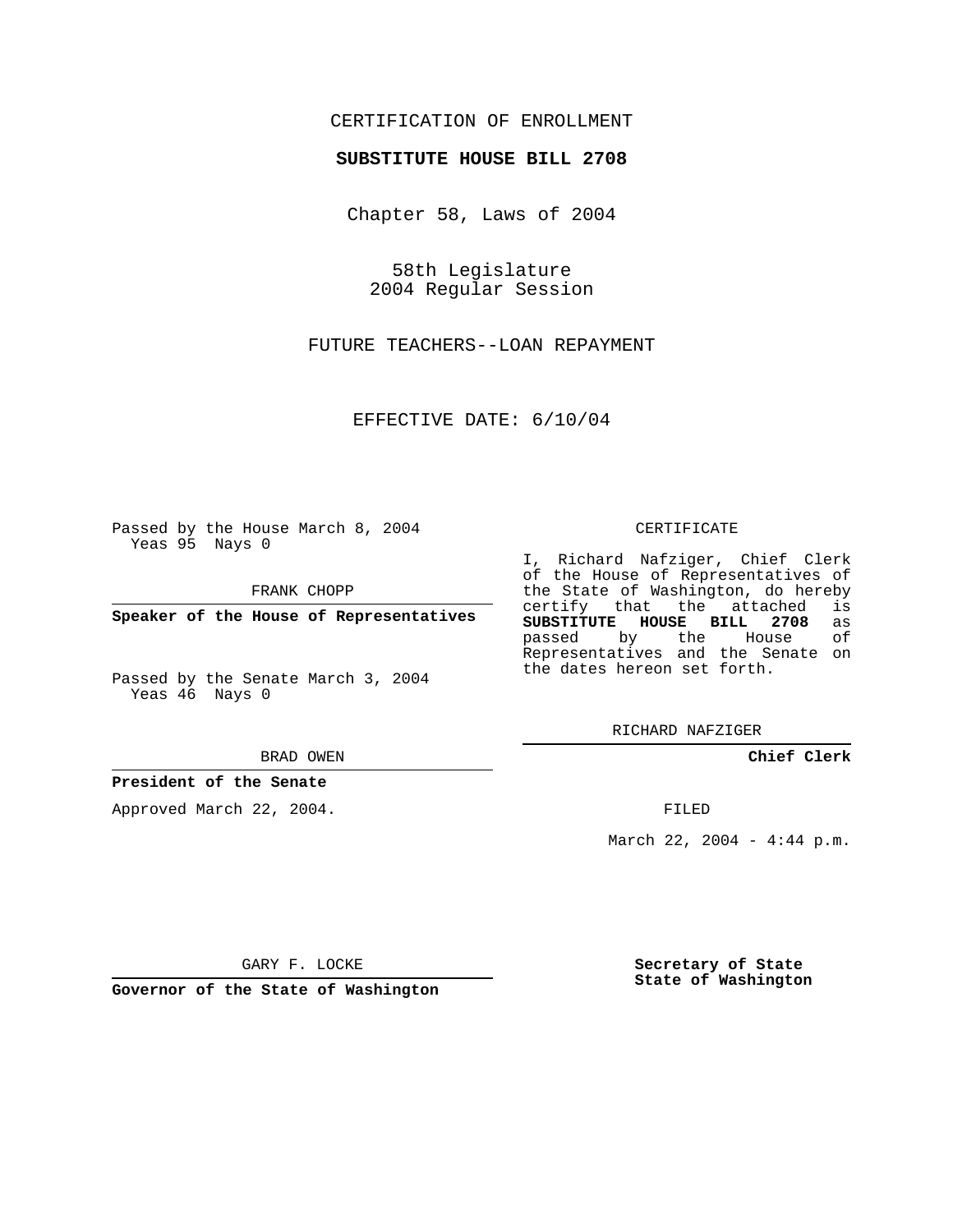# **SUBSTITUTE HOUSE BILL 2708** \_\_\_\_\_\_\_\_\_\_\_\_\_\_\_\_\_\_\_\_\_\_\_\_\_\_\_\_\_\_\_\_\_\_\_\_\_\_\_\_\_\_\_\_\_

\_\_\_\_\_\_\_\_\_\_\_\_\_\_\_\_\_\_\_\_\_\_\_\_\_\_\_\_\_\_\_\_\_\_\_\_\_\_\_\_\_\_\_\_\_

## AS AMENDED BY THE SENATE

Passed Legislature - 2004 Regular Session

## **State of Washington 58th Legislature 2004 Regular Session**

**By** House Committee on Higher Education (originally sponsored by Representatives Ormsby, Kenney, Cox, Fromhold, Moeller, Dickerson, Chase, Lantz, Morrell, Wood, Hudgins and Kagi)

READ FIRST TIME 02/10/04.

 AN ACT Relating to conditional scholarships and loan repayments for prospective teachers; amending RCW 28B.102.010, 28B.102.020, 28B.102.030, 28B.102.040, 28B.102.045, 28B.102.050, and 28B.102.060; reenacting and amending RCW 43.79A.040; adding new sections to chapter 28B.102 RCW; and repealing RCW 28B.102.070 and 28B.102.905.

6 BE IT ENACTED BY THE LEGISLATURE OF THE STATE OF WASHINGTON:

 7 **Sec. 1.** RCW 28B.102.010 and 1987 c 437 s 1 are each amended to 8 read as follows:

 9 The legislature finds that encouraging outstanding students to 10 enter the teaching profession is of paramount importance to the state 11 of Washington. By creating the future teachers conditional scholarship 12 and loan repayment program, the legislature intends to assist in the 13 effort to recruit as future teachers ((students)) individuals who have 14 distinguished themselves through outstanding academic achievement or 15 demonstrated their commitment to teaching through work as a 16 paraprofessional in the public school system, and ((students)) who can 17 act as role models for children ((including those from targeted ethnic 18 minorities)). The legislature urges business, industry, and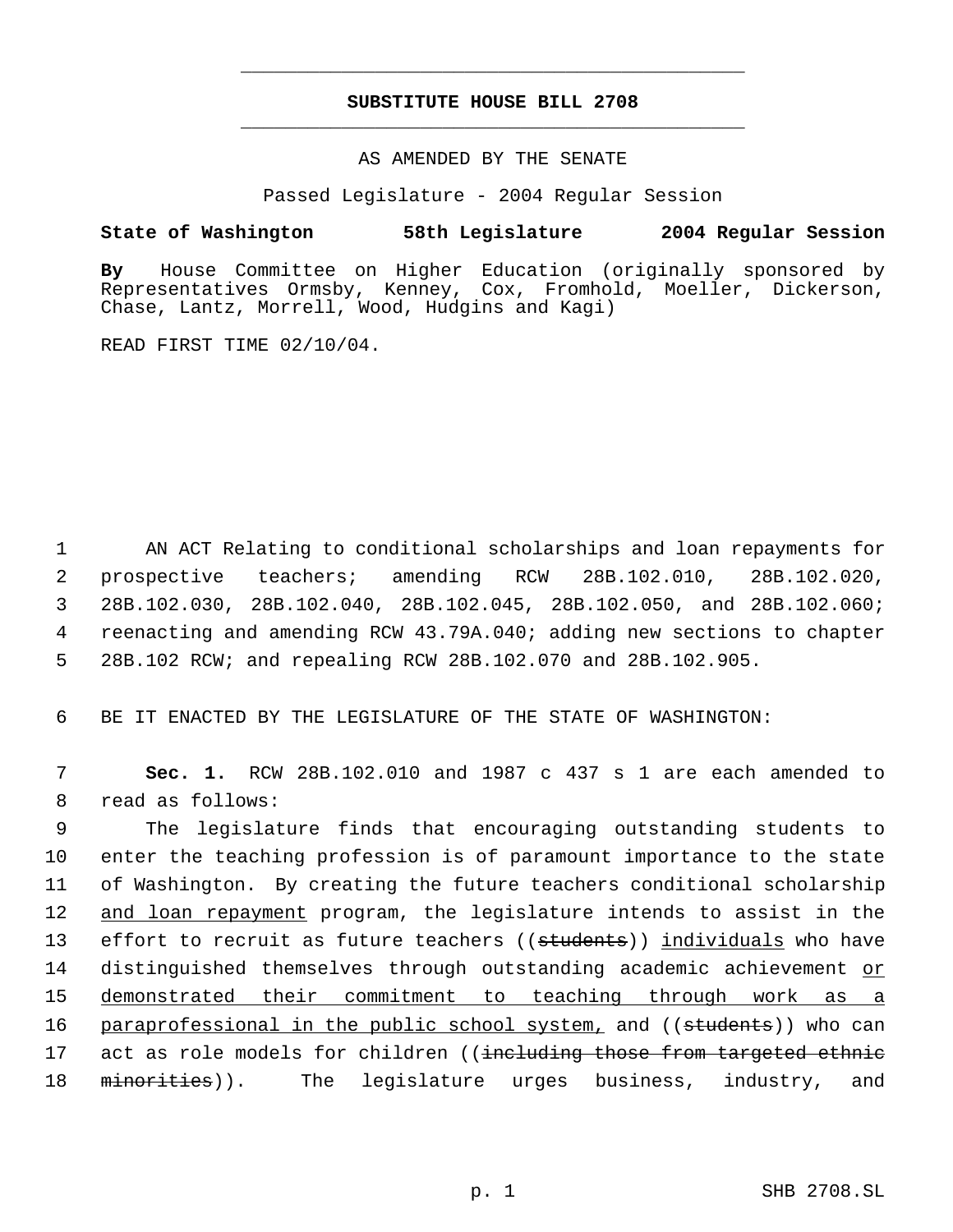philanthropic community organizations to join with state government in making this program successful.

 **Sec. 2.** RCW 28B.102.020 and 1996 c 53 s 1 are each amended to read as follows:

 Unless the context clearly requires otherwise, the definitions in this section apply throughout this chapter.

 (1) "Conditional scholarship" means a loan that is forgiven in whole or in part if the recipient renders service as a teacher in an approved education program in this state.

 (2) "Institution of higher education" or "institution" means a 11 college or university in the state of Washington ((which)) that is accredited by an accrediting association recognized as such by rule of the higher education coordinating board.

(3) "Board" means the higher education coordinating board.

 (4) "Eligible student" means a student who is registered for at 16 least ( $(\text{ten})$ )  $\frac{\text{six}}{\text{ar}}$  credit hours or the equivalent, demonstrates high 17 academic achievement ((of at least a 3.30 grade point average for 18 students entering an institution of higher education directly from high school or maintains at least a 3.00 grade point average or the equivalent for each academic year in an institution of higher 21 education)), is a resident student as defined by RCW 28B.15.012 and 28B.15.013, and has a declared intention to complete an approved preparation program leading to initial teacher certification or 24 required for earning an additional endorsement, ((or a college or 25 university graduate who meets the same credit hour requirements and is seeking an additional teaching endorsement or initial teacher certification. Resident students defined in RCW 28B.15.012(2)(e) are 28 not eligible students under this chapter)) and commits to teaching service in the state of Washington.

 (5) "Public school" means an elementary school, a middle school, junior high school, or high school within the public school system referred to in Article IX of the state Constitution.

 (6) "Forgiven" or "to forgive" or "forgiveness" means to render service as a teacher in an approved education program in the state of Washington in lieu of monetary repayment.

(7) "Satisfied" means paid-in-full.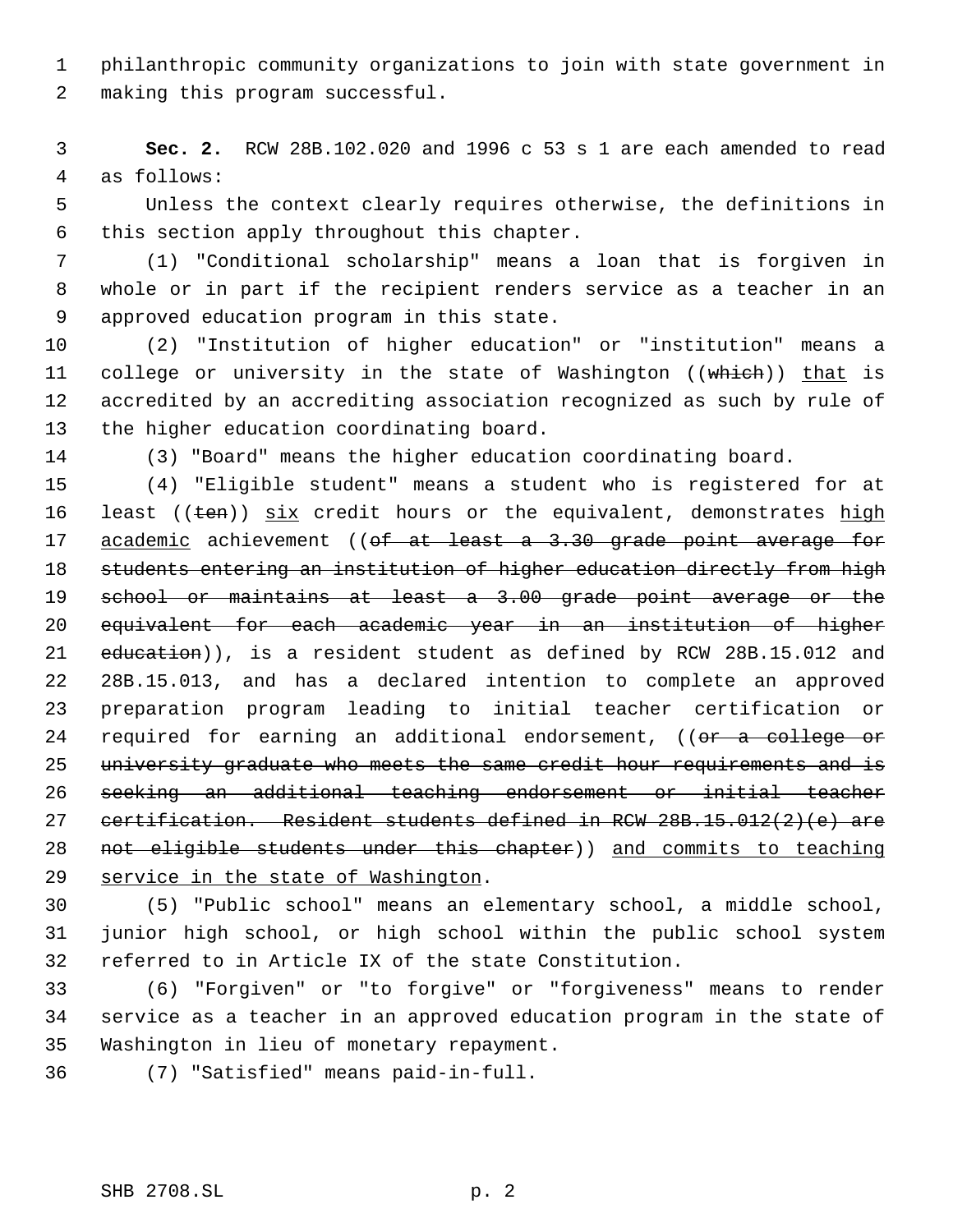(8) "Participant" means an eligible student who has received a 2 conditional scholarship or loan repayment under this chapter.

 (9) (("Targeted ethnic minority" means a group of Americans with a common ethnic or racial heritage selected by the board for program consideration due to societal concerns such as high dropout rates or low rates of college participation by members of the group.)) "Loan repayment" means a federal student loan that is repaid in whole or in part if the recipient renders service as a teacher in an approved 9 education program in Washington state.

 (10) "Approved education program" means an education program in the state of Washington for knowledge and skills generally learned in preschool through twelfth grade. Approved education programs may include but are not limited to:

(a) K-12 schools under Title 28A RCW; or

15 (b) ((Early childhood education and assistance programs under RCW

16 28A.215.100 through 28A.215.200 or the federal head start program;

17 (c) An approved school under chapter 28A.195 RCW;

18 (d) Education centers under chapter 28A.205 RCW;

 (e) English as a second language programs and programs leading to high school graduation or the equivalency operated by community or 21 technical colleges; and

 $(f)$  Tribal schools in Washington approved by the federal bureau of 23 <del>Indian affairs.</del>)) Other K-12 educational sites in the state of Washington as designated by the board.

 (11) "Equalization fee" means the additional amount added to the 26 principal of a loan under this chapter to equate the debt to that which 27 the student would have incurred if the loan had been received through 28 the federal subsidized Stafford student loan program.

 (12) "Teacher shortage area" means a shortage of elementary or secondary school teachers in a specific subject area, discipline, classification, or geographic area as defined by the office of the superintendent of public instruction.

 **Sec. 3.** RCW 28B.102.030 and 1987 c 437 s 3 are each amended to read as follows:

 The future teachers conditional scholarship and loan repayment program is established. The program shall be administered by the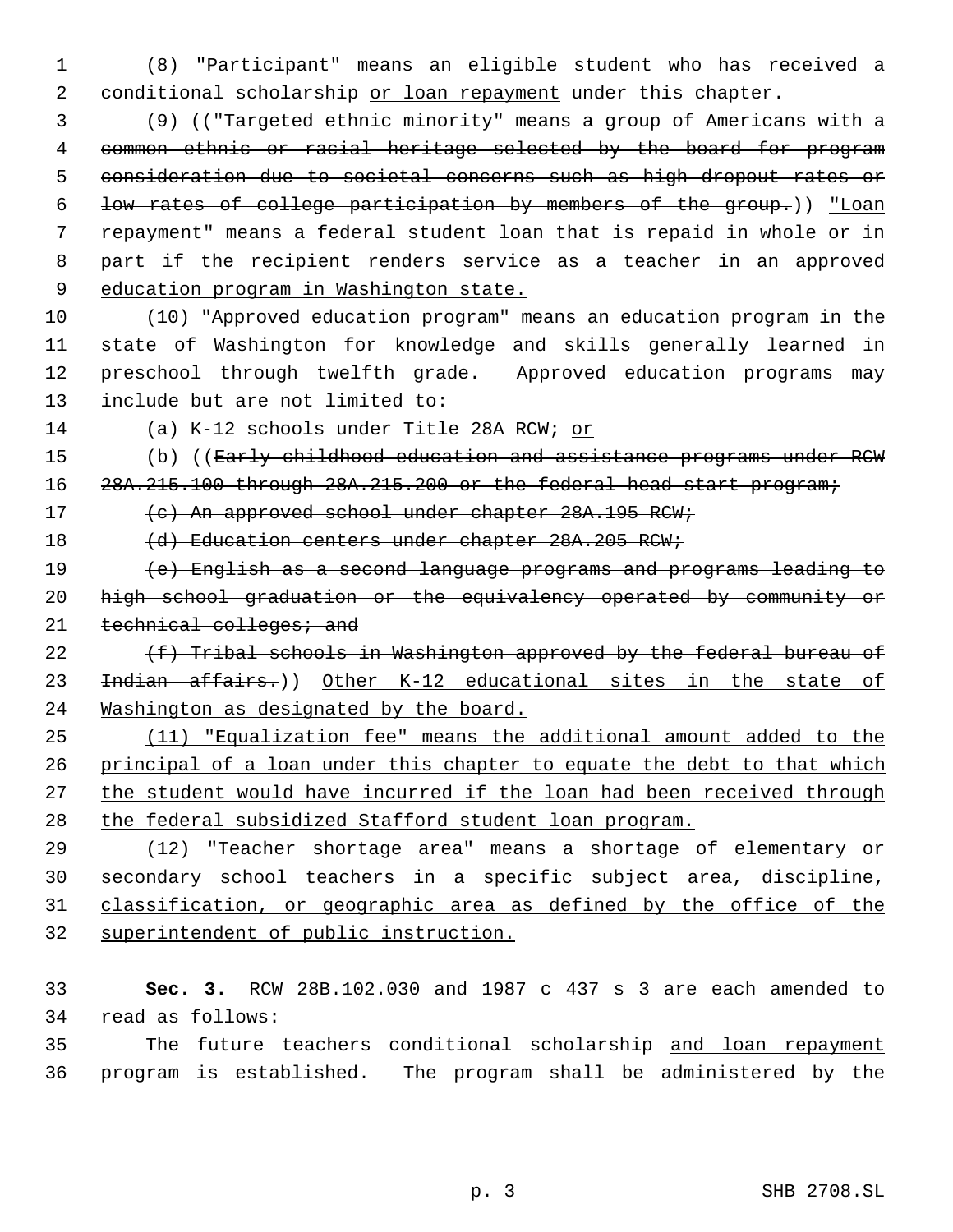higher education coordinating board. In administering the program, the board shall have the following powers and duties:

3 (1) Select students to receive conditional scholarships((, with the assistance of a screening committee composed of teachers and leaders in 5 government, business, and education)) or loan repayments;

(2) Adopt necessary rules and guidelines;

(3) Publicize the program;

 (4) Collect and manage repayments from students who do not meet 9 their teaching obligations under this chapter; and

 (5) Solicit and accept grants and donations from public and private sources for the program.

 **Sec. 4.** RCW 28B.102.040 and 1987 c 437 s 4 are each amended to read as follows:

14 (1) The ((higher education coordinating)) board may select 15 participants based on an application process conducted by the board or 16 the board may utilize selection processes for similar students in cooperation with the professional educator standards board or the office of the superintendent of public instruction.

19 (2) If the board selects participants for the program, it shall 20 establish a ((planning)) selection committee ((to develop criteria)) 21 for  $(\theta)$  screening and  $(\theta)$  selection of) selecting recipients of the 22 conditional scholarships. ((These)) The criteria shall emphasize factors demonstrating excellence including but not limited to superior scholastic achievement, leadership ability, community contributions, bilingual ability, willingness to commit to providing teaching service 26 in shortage areas, and an ability to act as a role model for ((targeted 27 ethnic minority)) students. ((These criteria also may include, for 28 approximately half of the recipients, requirements that those recipients meet the definition of "needy student" under RCW 28B.10.802.)) Priority will be given to individuals seeking certification or an additional endorsement in math, science, technology, or special education.

 **Sec. 5.** RCW 28B.102.045 and 1988 c 125 s 7 are each amended to read as follows:

 ((The board may waive grade point requirements for an otherwise eligible individual student under special circumstances.)) To receive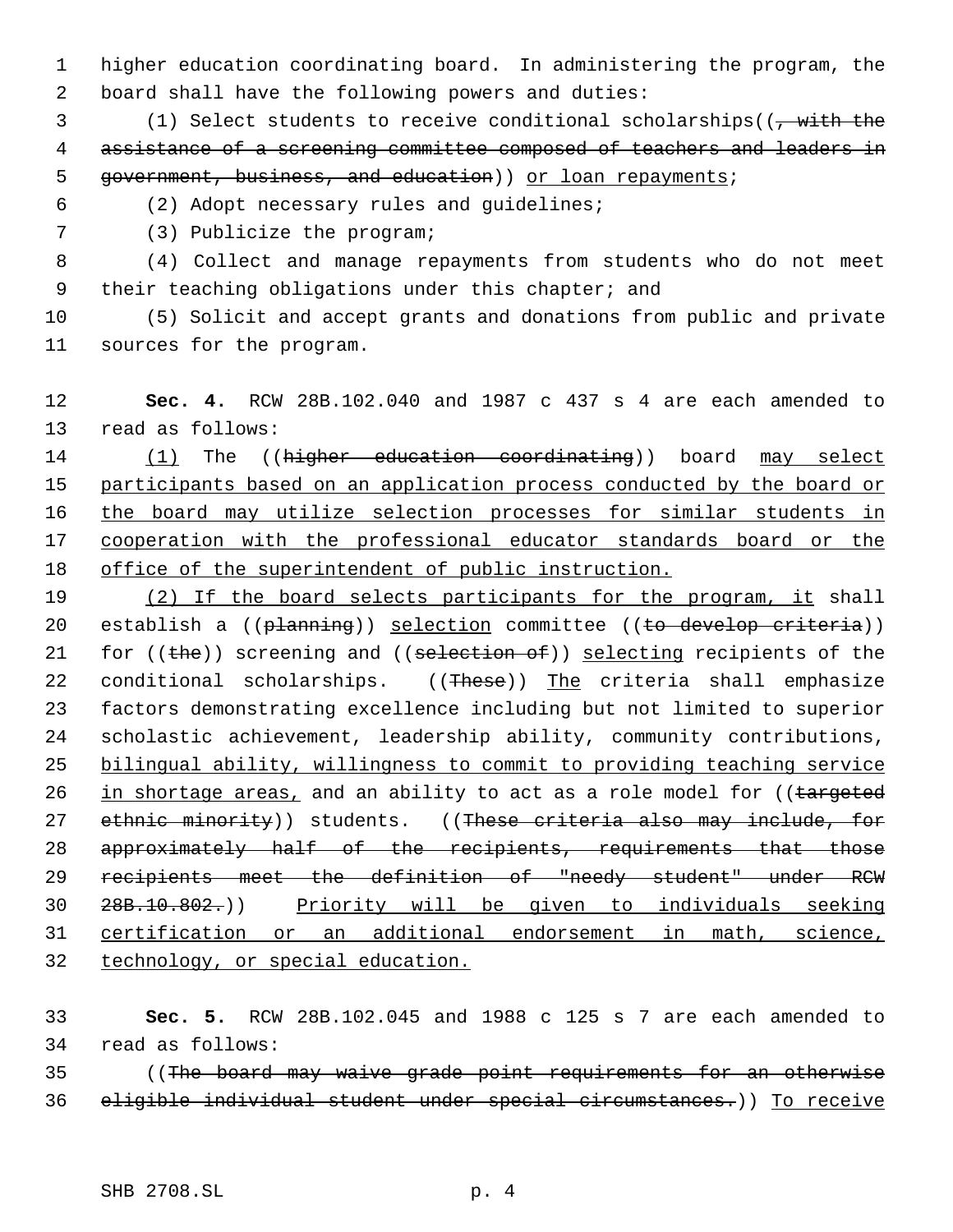1 additional disbursements under the program under this chapter, a 2 participant must be considered by his or her institution of higher 3 education to be in a satisfactory progress condition.

 4 **Sec. 6.** RCW 28B.102.050 and 1987 c 437 s 5 are each amended to 5 read as follows:

 6 The board may award conditional scholarships or provide loan 7 repayments to eligible ((students)) participants from the funds 8 appropriated to the board for this purpose, or from any private 9 donations, or any other funds given to the board for this program. The 10 amount of the conditional scholarship or loan repayment awarded an 11 individual shall not exceed ((three thousand dollars)) the amount of 12 tuition and fees at the institution of higher education attended by the 13 participant or resident undergraduate tuition and fees at the 14 University of Washington per academic year for a full-time student, 15 whichever is lower. ((Students)) Participants are eligible to receive 16 conditional scholarships or loan repayments for a maximum of five 17 years.

18 **Sec. 7.** RCW 28B.102.060 and 1996 c 53 s 2 are each amended to read 19 as follows:

20 (1) Participants in the conditional scholarship program incur an 21 obligation to repay the conditional scholarship, with interest and an 22 equalization fee, unless they teach for two years in an approved 23 education program for each year of scholarship received, under rules 24 adopted by the board. Participants who teach in a designated teacher 25 shortage area shall have one year of loan canceled for each year they 26 teach in the shortage area.

27 (2) The interest rate shall be ((eight percent for the first four 28 years of repayment and ten percent beginning with the fifth year of 29 repayment)) determined annually by the board. Participants who fail to 30 complete the teaching service shall incur an equalization fee based on 31 the remaining unforgiven balance of the loan. The equalization fee 32 shall be added to the remaining balance and repaid by the participant. 33 (3) The minimum payment shall be set by the board. The maximum

34 period for repayment shall be ten years, with payments of principal and 35 interest accruing quarterly commencing ((nine)) six months from the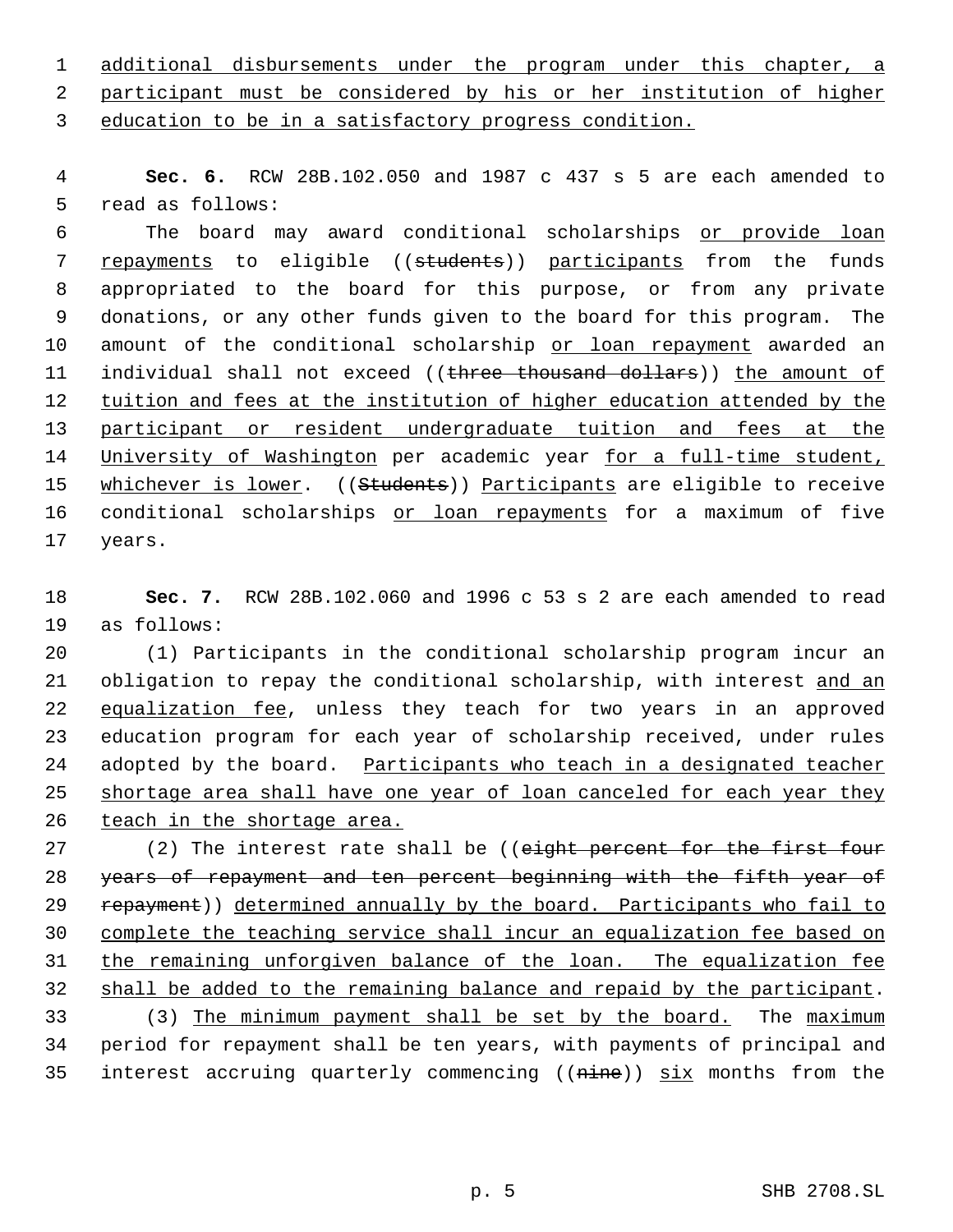date the participant completes or discontinues the course of study. Provisions for deferral of payment shall be determined by the board.

 (4) The entire principal and interest of each payment shall be forgiven for each payment period in which the participant teaches in an approved education program until the entire repayment obligation is satisfied. Should the participant cease to teach in an approved education program in this state before the participant's repayment obligation is completed, payments on the unsatisfied portion of the principal and interest shall begin the next payment period and continue until the remainder of the participant's repayment obligation is satisfied.

 (5) The board is responsible for collection of repayments made under this section and shall exercise due diligence in such collection, maintaining all necessary records to insure that maximum repayments are made. Collection and servicing of repayments under this section shall be pursued using the full extent of the law, including wage garnishment if necessary. The board is responsible to forgive all or parts of such repayments under the criteria established in this section and shall maintain all necessary records of forgiven payments.

 (6) Receipts from the payment of principal or interest or any other subsidies to which the board as administrator is entitled, which are paid by or on behalf of participants under this section, shall be 23 deposited ((with the higher education coordinating board)) in the 24 future teachers conditional scholarship account and shall be used to cover the costs of granting the conditional scholarships, maintaining necessary records, and making collections under subsection (5) of this section. The board shall maintain accurate records of these costs, and all receipts beyond those necessary to pay such costs shall be used to grant conditional scholarships to eligible students.

 (7) The board shall ((temporarily or, in special circumstances, permanently defer the requirements of this section for eligible students as defined in RCW 28B.10.017.

 (8) The board may cancel a recipient's repayment obligation due to the recipient's total and permanent disability or death, subject to documentation as required by the board.

 $(9)$  This section applies to recipients of conditional scholarships 37 awarded before or after July 1, 1996)) adopt rules to define the terms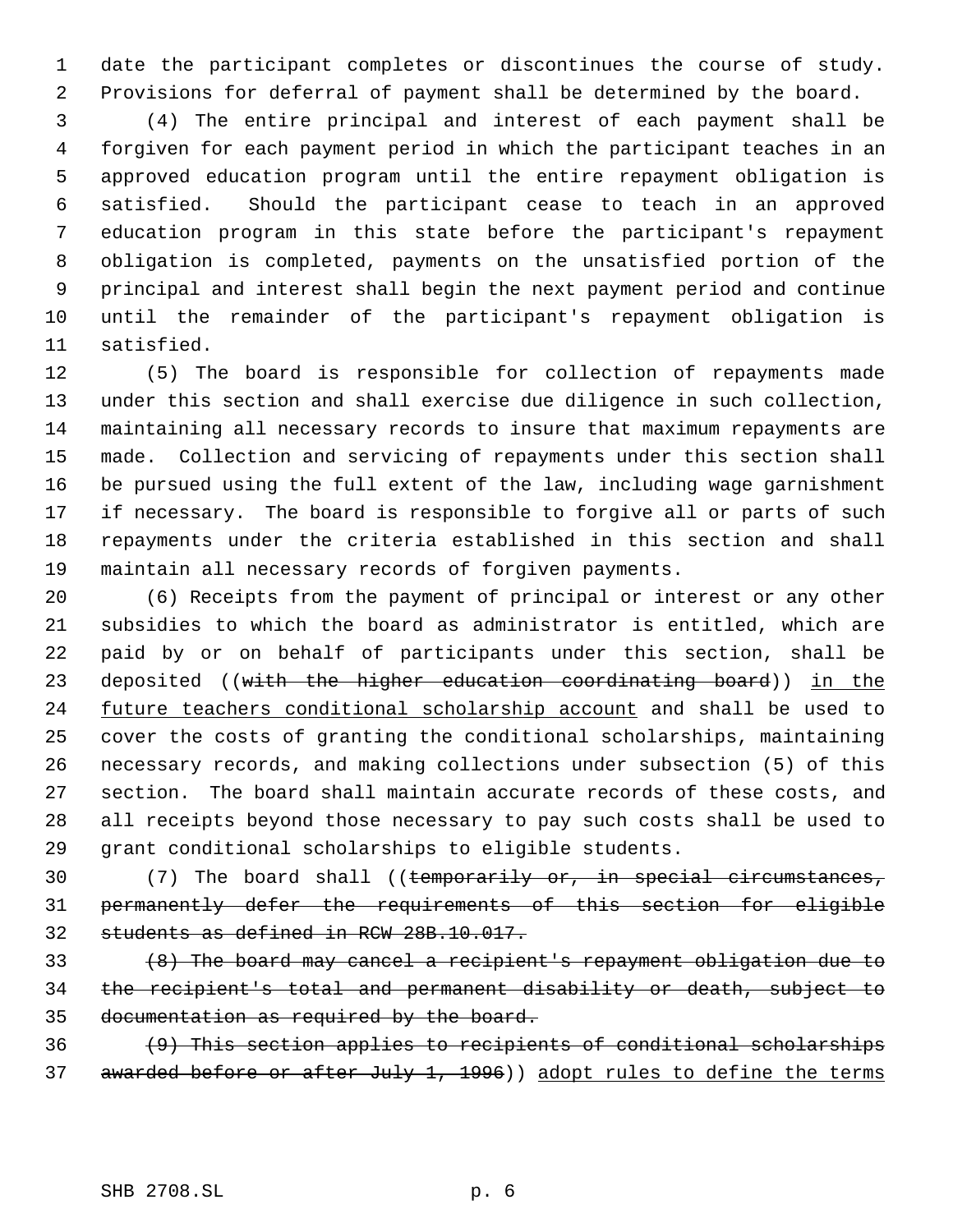1 of repayment, including applicable interest rates, fees, and 2 deferments.

 NEW SECTION. **Sec. 8.** A new section is added to chapter 28B.102 RCW to read as follows:

 (1) Upon documentation of federal student loan indebtedness, the board may enter into agreements with participants to repay all or part of a federal student loan in exchange for teaching service in an approved educational program. The ratio of loan repayment to years of teaching service for the loan repayment program shall be the same as established for the conditional scholarship program.

 (2) The agreement shall specify the period of time it is in effect and detail the obligations of the board and the participant, including the amount to be paid to the participant. The agreement may also specify the geographic location and subject matter area of teaching service for which loan repayment will be provided.

 (3) At the end of each school year, a participant under this section shall provide evidence to the board that the requisite teaching service has been provided. Upon receipt of the evidence, the board shall pay the participant the agreed-upon amount for one year of full- time teaching service or a prorated amount for less than full-time teaching service. To qualify for additional loan repayments, the participant must be engaged in continuous teaching service as defined by the board.

 (4) The board may, at its discretion, arrange to make the loan repayment directly to the holder of the participant's federal student loan.

 (5) The board's obligations to a participant under this section shall cease when:

(a) The terms of the agreement have been fulfilled;

 (b) The participant fails to maintain continuous teaching service as determined by the board; or

 (c) All of the participant's federal student loans have been repaid.

 (6) The board shall adopt rules governing loan repayments, including approved leaves of absence from continuous teaching service and other deferments as may be necessary.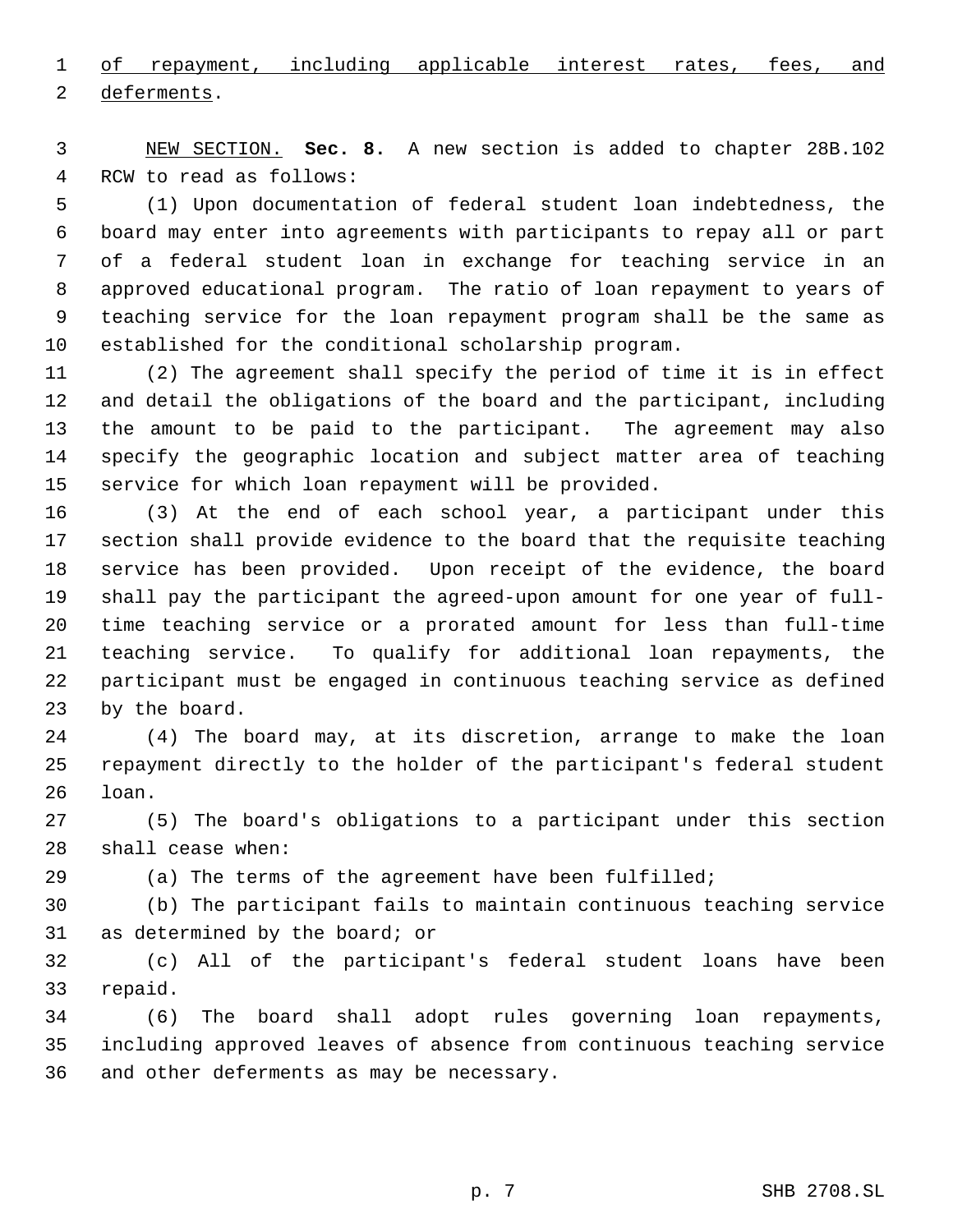NEW SECTION. **Sec. 9.** A new section is added to chapter 28B.102 RCW to read as follows:

 (1) The future teachers conditional scholarship account is created in the custody of the state treasurer. An appropriation is not required for expenditures of funds from the account. The account is not subject to allotment procedures under chapter 43.88 RCW except for moneys used for program administration.

 (2) The board shall deposit in the account all moneys received for the program. The account shall be self-sustaining and consist of funds appropriated by the legislature for the future teachers conditional scholarship and loan repayment program, private contributions to the program, and receipts from participant repayments. Beginning July 1, 2004, the board shall also deposit into the account: (a) All funds from the institution of higher education loan account that are traceable to any conditional scholarship program for teachers or prospective teachers established by the legislature before the effective date of this act; and (b) all amounts repaid by individuals under any such program.

 (3) Expenditures from the account may be used solely for conditional loans and loan repayments to participants in the program established by this chapter and costs associated with program administration by the board.

 (4) Disbursements from the account may be made only on the authorization of the board.

 **Sec. 10.** RCW 43.79A.040 and 2003 c 403 s 9, 2003 c 313 s 10, 2003 c 191 s 7, 2003 c 148 s 15, 2003 c 92 s 8, and 2003 c 19 s 12 are each reenacted and amended to read as follows:

 (1) Money in the treasurer's trust fund may be deposited, invested, and reinvested by the state treasurer in accordance with RCW 43.84.080 in the same manner and to the same extent as if the money were in the state treasury.

 (2) All income received from investment of the treasurer's trust fund shall be set aside in an account in the treasury trust fund to be known as the investment income account.

 (3) The investment income account may be utilized for the payment of purchased banking services on behalf of treasurer's trust funds including, but not limited to, depository, safekeeping, and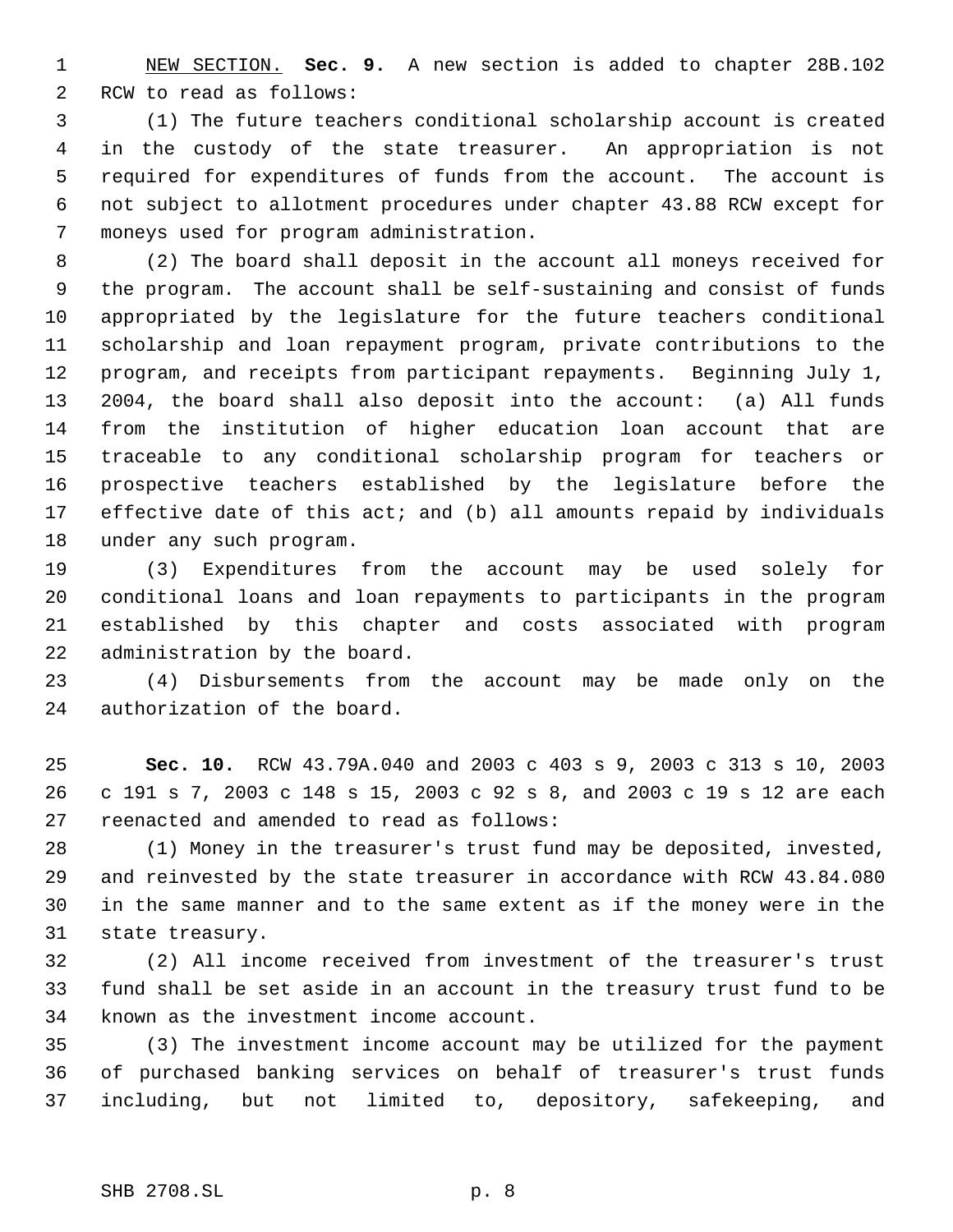disbursement functions for the state treasurer or affected state agencies. The investment income account is subject in all respects to chapter 43.88 RCW, but no appropriation is required for payments to financial institutions. Payments shall occur prior to distribution of earnings set forth in subsection (4) of this section.

 (4)(a) Monthly, the state treasurer shall distribute the earnings credited to the investment income account to the state general fund except under (b) and (c) of this subsection.

 (b) The following accounts and funds shall receive their proportionate share of earnings based upon each account's or fund's average daily balance for the period: The Washington promise scholarship account, the college savings program account, the Washington advanced college tuition payment program account, the agricultural local fund, the American Indian scholarship endowment fund, the students with dependents grant account, the basic health plan self-insurance reserve account, the contract harvesting revolving account, the Washington state combined fund drive account, the Washington international exchange scholarship endowment fund, the developmental disabilities endowment trust fund, the energy account, 20 the fair fund, the fruit and vegetable inspection account, the future teachers conditional scholarship account, the game farm alternative account, the grain inspection revolving fund, the juvenile accountability incentive account, the law enforcement officers' and fire fighters' plan 2 expense fund, the local tourism promotion account, the produce railcar pool account, the rural rehabilitation account, the stadium and exhibition center account, the youth athletic facility account, the self-insurance revolving fund, the sulfur dioxide 28 abatement account, and the children's trust fund( $\frac{1}{2}$  and the investing 29 in innovation account)). However, the earnings to be distributed shall first be reduced by the allocation to the state treasurer's service fund pursuant to RCW 43.08.190.

 (c) The following accounts and funds shall receive eighty percent of their proportionate share of earnings based upon each account's or fund's average daily balance for the period: The advanced right of way revolving fund, the advanced environmental mitigation revolving account, the city and county advance right-of-way revolving fund, the federal narcotics asset forfeitures account, the high occupancy vehicle